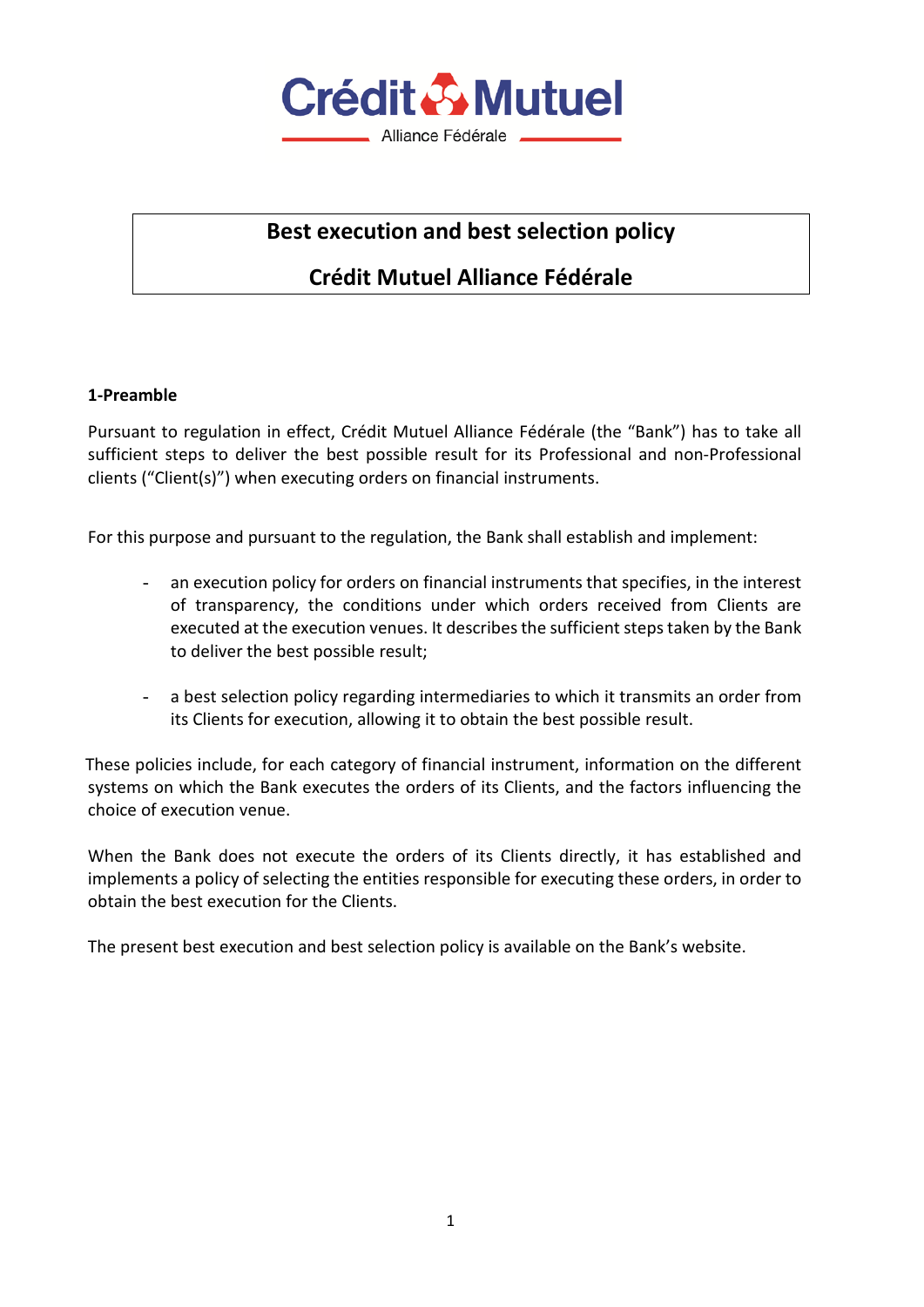

### **2-Best execution policy**

#### **2.1 Best execution factors**

Best execution is the search for the best result given the different factors that can influence it. In the absence of specific instructions, the Bank determines that the following factors are to be considered in order to ensure the best possible execution, in no order of priority:

- order processing costs;
- the rapidity of access to the different markets;
- the nature of the order on these markets depending on their liquidity;
- the purchase price of the financial instrument (or the execution price);
- the probability of order execution and settlement on these markets;
- the security of transaction processing and the transfer of ownership of financial instruments purchased;
- the size (number of securities purchased or sold);
- any other consideration to take into account for its execution.

The Bank could also take into account in its execution policy, depending on the client category concerned, notably and in no order of priority, the following qualitative factors:

- the diversity of services offered (extended trading hours, types of order proposed);
- the reliability and robustness of a platform and/or the sustainability of its activity;
- the market impact of an order;
- the possibility of providing Clients with full and comprehensible information on the execution mechanisms;
- a platform's use of a clearing house;
- the simplicity of mechanisms and rapidity of execution, transparency of the price formation process (pre-trade).

Nevertheless, and pursuant to Article 27 of the Directive 2014/65/UE ("MiFID2"), when the Bank executes an order on behalf of a non-Professional Client, the best possible result is determined on the basis of the total cost[2.](#page-1-0)

<span id="page-1-0"></span> $2$  The total cost is the price of the financial instrument and the costs related to execution, which shall include all expenses incurred by the client which are directly related to the execution of the order, including execution venue fees, clearing and settlement fees and any other fees paid to third parties involved in the execution of the order.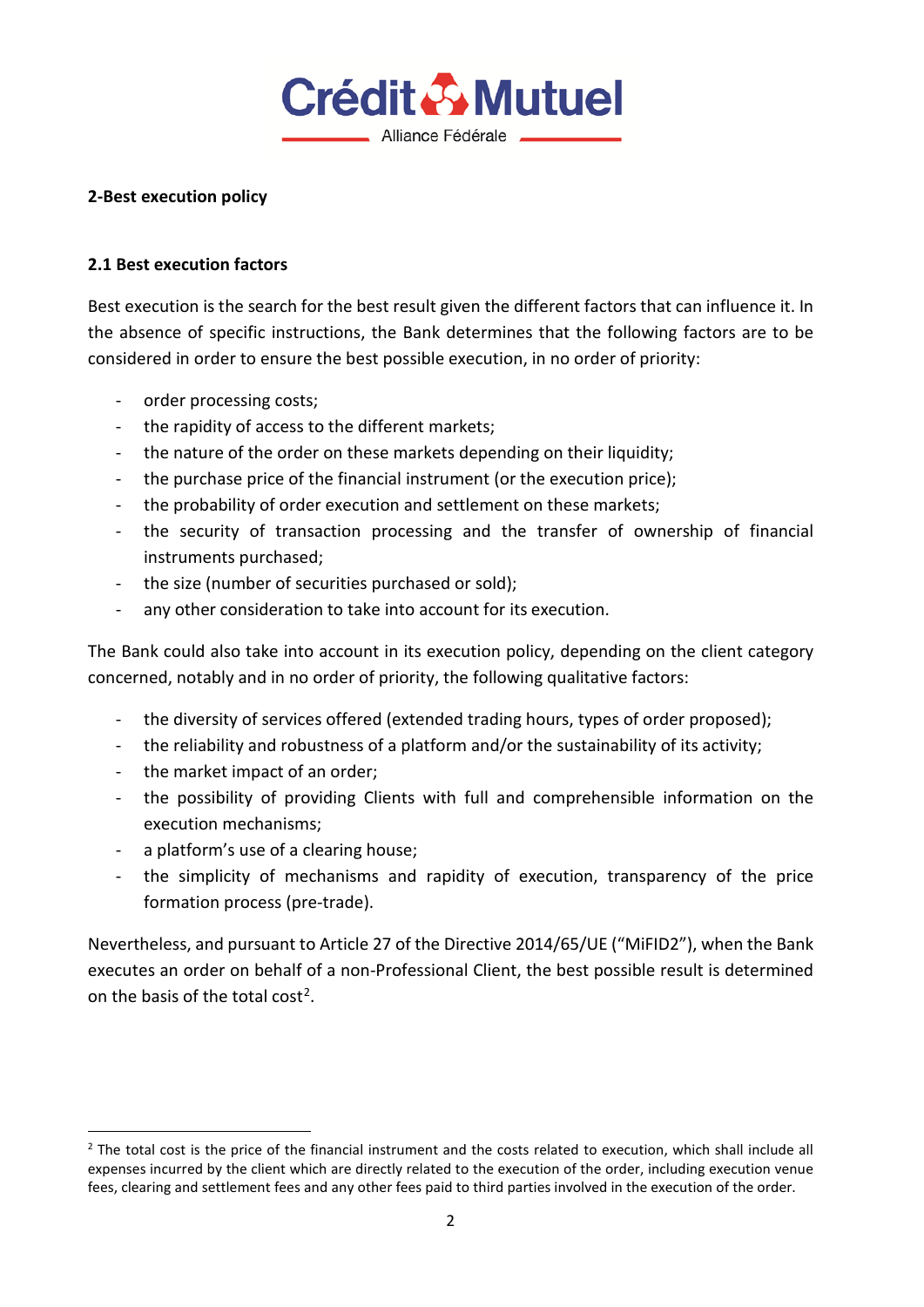

#### **2.2 Best execution criteria**

The Bank determines the relative importance of the above-mentioned factors by taking into account the following criteria, in no order of priority:

- the characteristics of the Client, including its categorisation as a non-Professional Client or a Professional Client;
- the characteristics of the order concerned;
- the characteristics of the financial instruments that are the subject of this order;
- the characteristics of the execution platforms to which this order may be routed;
- the market practices that govern the given transaction type,
- the Bank's commercial experience (knowledge of the client, the market, the modalities of the order, etc.);
- the market information available at the time of execution.

The qualitative criteria of this execution policy reserved for non-Professional clients have to take into account the fact that the main criterion for this category of Clients is the total cost.

#### **2.3 Selected execution venues**

The Bank believes that regulated markets (or an equivalent listing venue for some foreign markets) offer the best cost, likelihood and rapidity of order execution, as well as the best payment security and transfer of ownership of securities, helping to obtain the best result possible for Clients.

The bank thus selects:

- regulated markets as a priority;
- the main trading platforms known as multi-trading facilities (MTF)<sup>[3](#page-2-0)</sup>;
- other members of third-party markets with which the Bank has contractual agreements in accordance with its counterparty, external or in-house broker selection policy;
- the Bank (when the Bank acts as counterparty for the Client with regard to order execution).

The Bank chooses its execution platforms from the above list depending on each financial instrument class in order to obtain the "best execution" conditions in line with the factors selected by the Bank.

<span id="page-2-0"></span><sup>&</sup>lt;sup>3</sup> A multi-trading facility used by an investment firm or market operator authorised by a regulatory authority, but not in the capacity of a regulated market, which ensures the bringing together of multiple buying and selling interests expressed in financial instruments by third parties, in accordance with non-discretionary rules, in such a way as to conclude contracts on these instruments.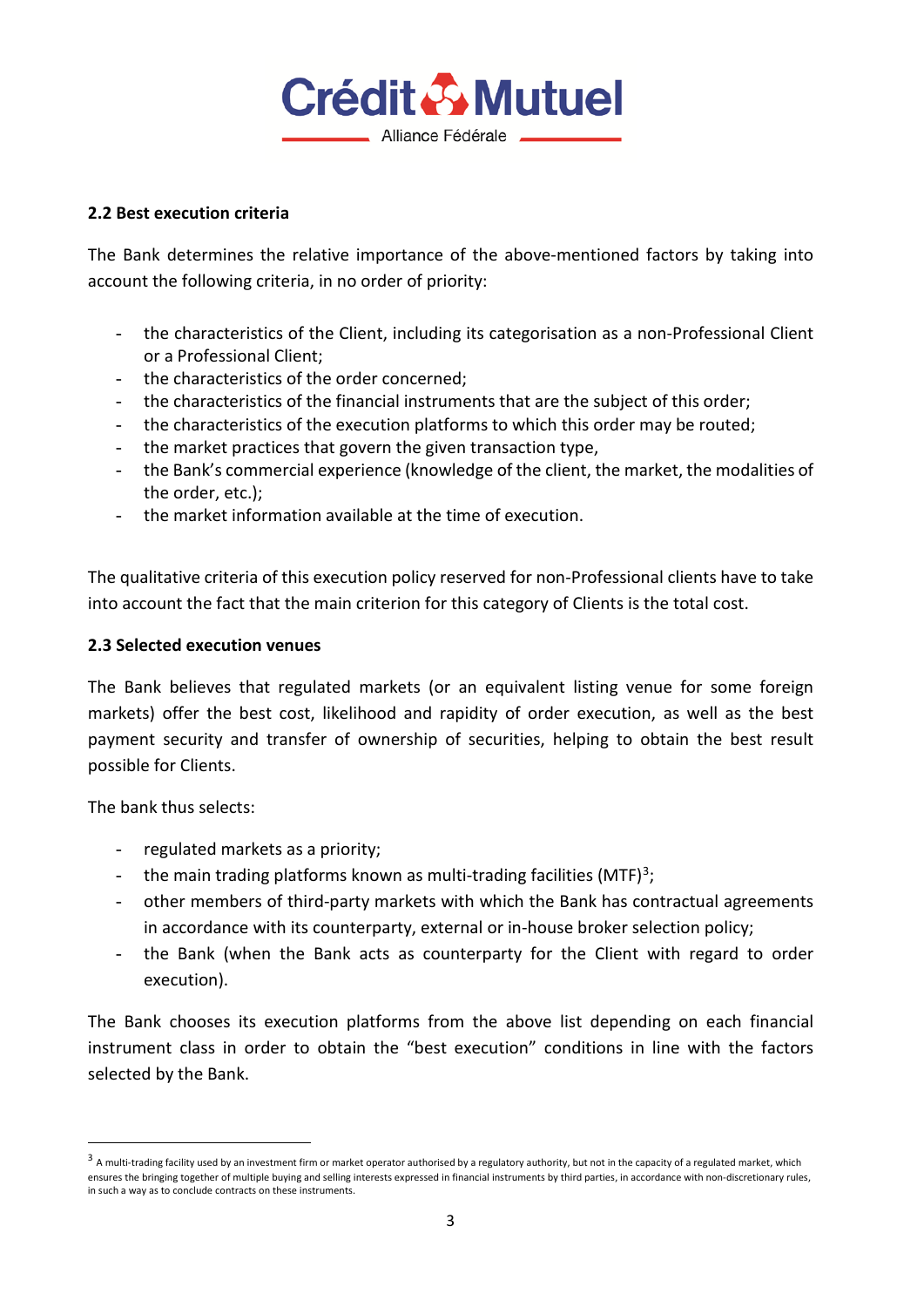

Initially the Bank selects the execution platforms based on the level of liquidity they offer, then, and in no particular order of priority, based on the factors and criteria set out in the aforementioned articles 2.1 and 2.2.

The list of execution platforms is detailed on the Bank's website in terms of the type of financial instrument traded and type of Client. It may be subject to modifications in order to broaden the range of execution options available and obtain the best execution possible. The Client is invited to consult this list in order to have the most recent version.

In any case, as part of its execution policy, the Bank reserves the right to only include a single execution venue if it is able to show that this venue obtains the best possible result.

Each year on its website, the entity in charge of the execution in the Bank publishes the top five execution platforms on which it has executed orders, in terms of trading volumes, for each category of financial instruments and each type of Client. Each year, it also publishes a summary of and conclusions drawn from the detailed monitoring of the quality of execution obtained for the platforms on which it executed Clients' orders.

# **2.4 "Best execution" scope of application**

The obligation of best execution applies when the Bank executes an order given by a Client on a financial instrument, as set out in the 2014/65/EU Directive on financial instrument markets (known as the MiFID 2 Directive) in Section C of Annex 1 entitled "Financial instruments".

For OTC financial instrument trades (between the Bank and its Client), such as some financial futures or on non-regulated markets, including for bespoke products, the Bank checks the fairness of the price put forward to the Client by collecting the market data used to estimate the product price (and insofar as such information is available, comparing it to similar or comparable products).

Any specific request from a Client concerning, for example, the price, execution venue or type of order, is seen by the Bank as being a specific instruction. In the event that the Bank accepts to execute such an order, it does so respecting the Client's specific instruction(s).

The Bank satisfies with its obligation to take all sufficient steps to obtain the best possible result for a Client to the extent that it executes an order or a specific aspect of an order following specific instructions from the client relating to the order or the specific aspect of the order. However, "best execution" will apply to aspects of the order not covered by the Client's specific instructions.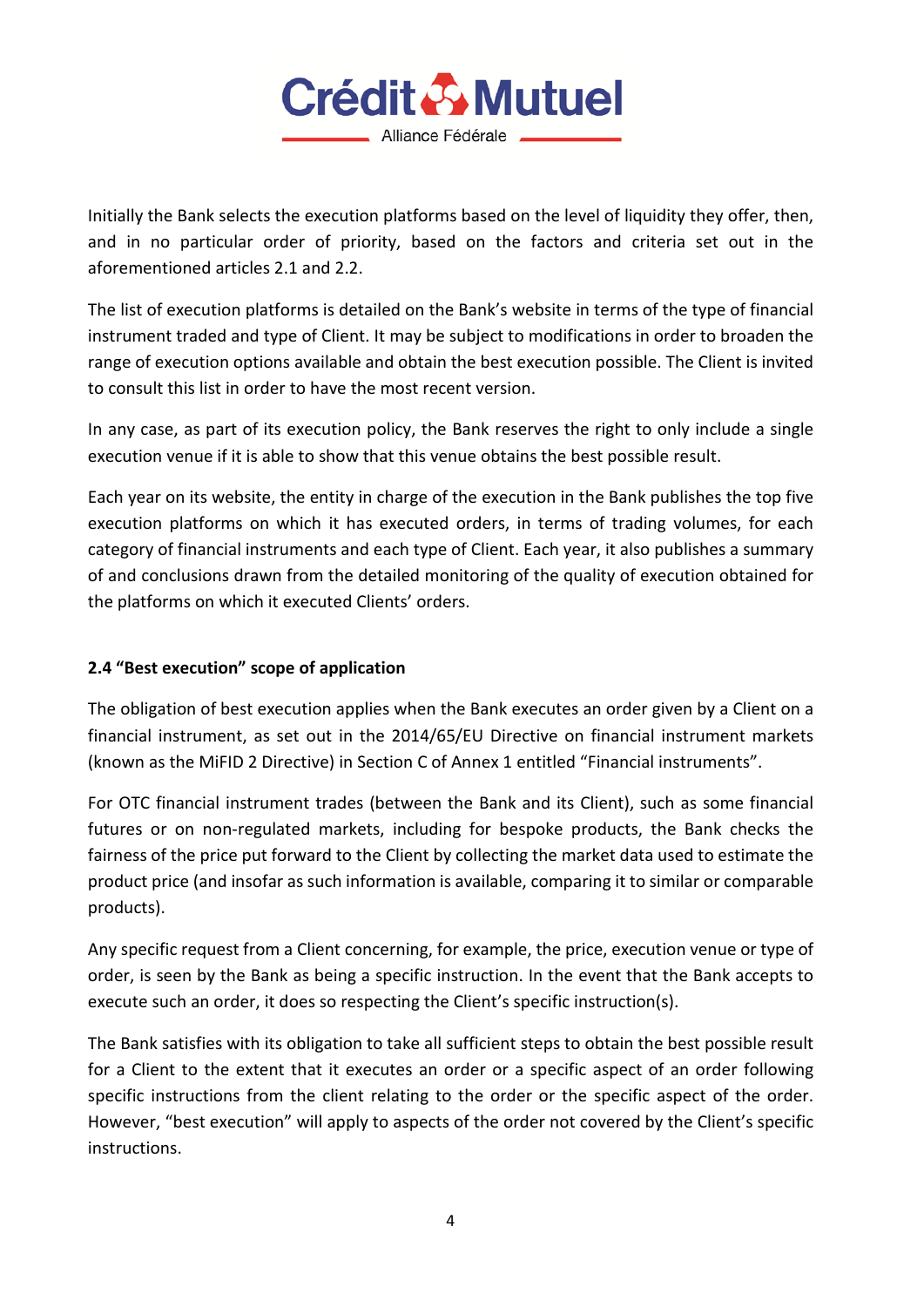

# **3- The best selection policy**

# **The choice of intermediary**

The Bank implements a selection policy for financial institutions, brokers or other intermediaries to which client orders are entrusted for execution on French and foreign markets. The selected entities must have order execution procedures and mechanisms that correspond to the objectives set out in the Bank's execution policy and notably to the above-mentioned factors and criteria.

This selection policy is based on a group of criteria chosen at the Bank's discretion and enabling the Bank to evaluate the intermediary concerned with regard to the application of regulatory obligations, standards of good practice, and the quality of client-order processing, with a view to obtaining the best possible result in accordance with the execution policy.

These criteria may notably be the following, in no order of priority:

- criteria linked to rules of good conduct observed in the profession (non-use of information, absence of the bundling or slippage of orders, etc.);
- technical criteria relating to the modalities of the transmission and execution of orders (rapidity of routing, rapidity of the response once the order is executed, capacity to transmit the necessary information, etc.);
- criteria relating to the means implemented to ensure secure processing (back-up plans, retention of proof of execution, the audit trail required for controls, the quality of administrative services, etc.).

The Bank prefers intermediaries that implement fully automated processes in order to ensure the most efficient total cost for the transaction, to automatically route orders as rapidly as possible to different markets, whether French or foreign, and to obtain the execution responses in return by the same channel, seamlessly, so as to minimise the risk of error.

The list of counterparties and third-party brokers or those belonging to the Bank is published on the Bank's website. This list is subject to change with a view to expanding the execution possibilities offered and to obtaining the best possible execution. The Client is encouraged to consult this list in order to have the latest updated information.

Moreover, the Bank publishes annually on its website and for each category of financial instruments, the ranking of the top five intermediaries in terms of trading volumes and to which it transmits orders for execution, and summary information of the quality of execution obtained.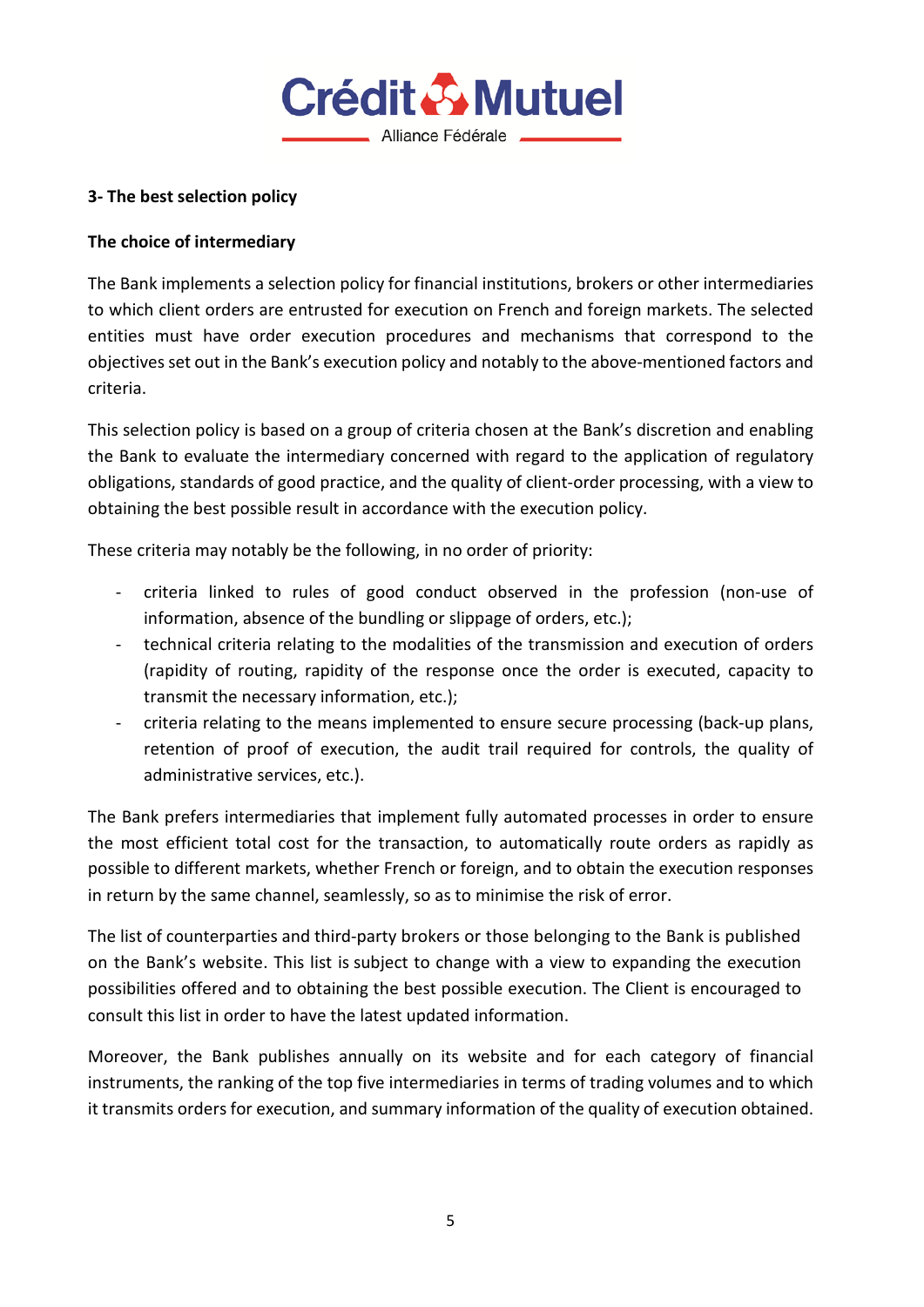

### **4- Clients' instructions**

The Bank makes every effort to satisfy its Clients' requirements in terms of quality, rapidity, security and cost. However, in light of the rules of the markets concerned and under certain market configurations, execution of the order may be delayed, partial or impossible, for reasons beyond the control of the Bank. This is notably the case when the liquidity is insufficient with regard to the size of the order, or when the trading session is suspended.

Likewise, in the case of a specific instruction given by a Client or its agent concerning the order or a precise aspect of the order, the Bank may be placed in a situation in which it is no longer able to obtain the best possible result and, in this case, no longer able to apply the intended execution policy, on all or part of the order.

This situation notably occurs when a price limit has not been attained and, as a result, the order is not executed. In this case, the Bank takes the requisite steps to facilitate the execution as rapidly as possible by transmitting the order to a regulated market or possibly to an MTF and thus making it easily accessible to the other market participants. However, the Bank reserves the right not to make public a limit order exceeding the standard market size should disclosure of such information be likely to prejudice the interest of clients or the market.

## **5- Order execution framework**

The Bank implements procedures to ensure timely and equitable execution of orders by a Client in relation to orders of other Clients. These procedures dictate that orders are to be recorded and acted upon with speed and accuracy in the order they are received, while bearing in mind market conditions and the Client's instructions.

Once the order has been executed, the Bank transmits to the Client or its agent, in a timely manner, a transaction notice including the characteristics of the order executed as per the regulations in force, and especially the venue and hour at which the Client's order was executed. The Bank also takes steps to ensure that the financial instruments or funds received to settle the executed order are rapidly and correctly allocated to the Client's account.

The Bank does not receive payment or any non-monetary compensation from third parties as part of the execution of its orders, which would contravene Article 24(9) of the 2014/65/EU Directive.